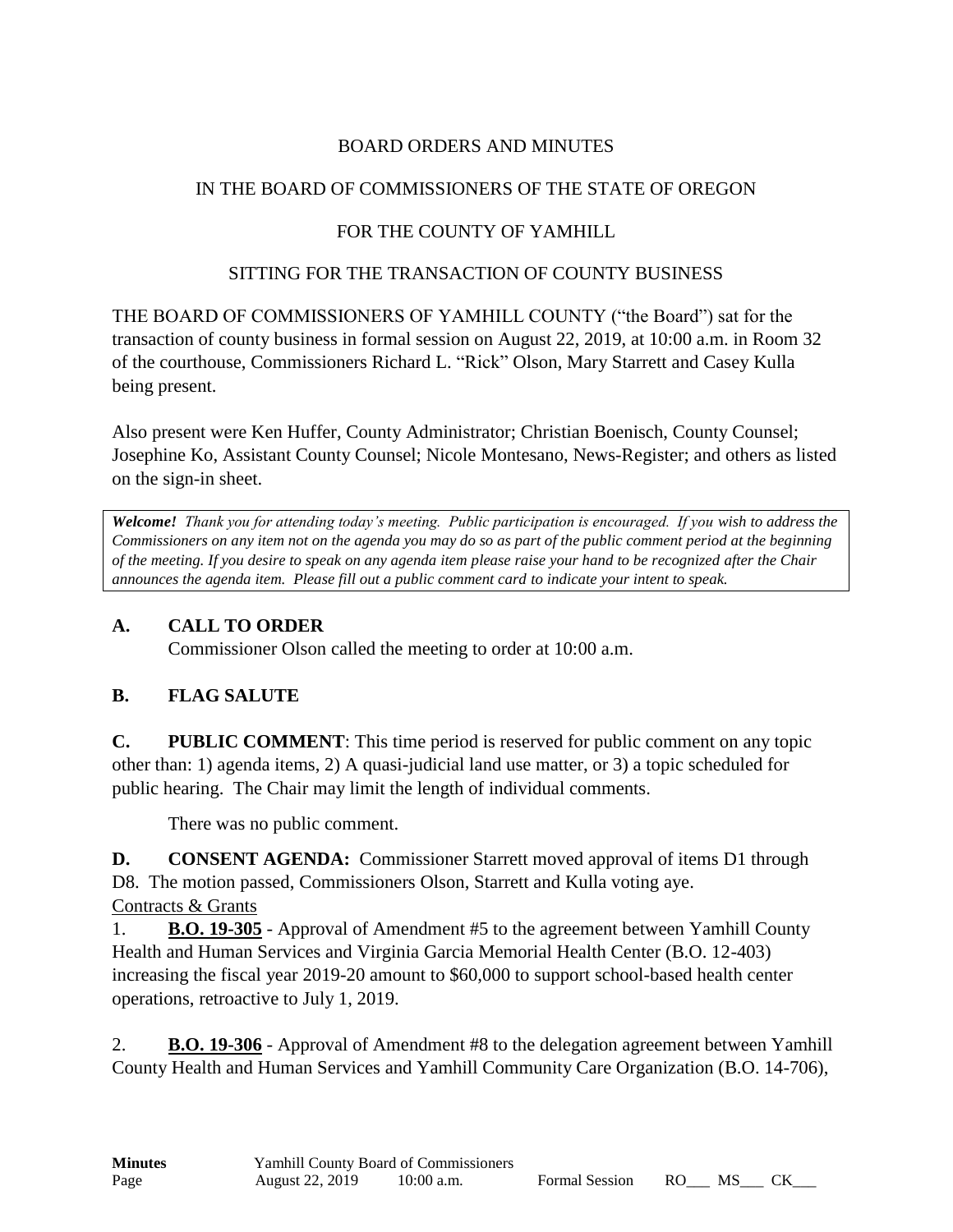to increase funding in the amount of \$259,362.48 for improved healthcare access and services, retroactive to July 1, 2019.

3. **B.O. 19-307** - Approval of Amendment #2 to the agreement between Yamhill County and Oregon Health Sciences University (B.O. 17-103) to increase funding in the amount of \$27,360 to support the Care Coordination (CaCOON) program and Shared Plans of Care (SPOC), retroactive to October 1, 2018.

4. **B.O. 19-308** - Approval of an Intergovernmental Agreement #14312 between Yamhill County Community Justice and the Oregon Youth Authority (OYA) for Juvenile Crime Prevention (JCP) Basic Service and Diversion Services in the amount of \$544,894, effective July 1, 2019 through June 30, 2021.

5. **B.O. 19-309** - Approval of Amendment #3 to the agreement between Yamhill County EBDMI Policy Team and Tom O'Connor, DBA Transforming Corrections (B.O. 17-178) to provide technical assistance to the DCJ Adult and Juvenile Probation Departments, effective July 1, 2019 through June 30, 2020.

6. **B.O. 19-310** - Approval of a settlement agreement in the matter of Phelan v. Huffer, Yamhill County Circuit Court Case No. 19CV18122, in the total amount of \$45,000.

7. **B.O. 19-311** - Approval of an agreement between Yamhill County and Waldron & Sons, Inc. for the construction of the 2019 Stag Hollow (Laughlin Rd.) Bridge Project in the amount of \$608,478, to be completed by October 30, 2019.

# Authority

8. **B.O. 19-312** - Authorize Public Works to add an additional 1.0 FTE medium equipment operator position effective immediately.

**E. OLD BUSINESS:** None.

**F. OTHER BUSINESS** (Add-ons and non-consent items):

1. **B.O. 19-313** - Consideration of the approval of a letter by the Board of Commissioners in support of hiring Michael Eliason as the Association of Oregon Counties (AOC) Executive Director.

After discussion, Commissioner Kulla moved approval of item F1 with language changes instructed to staff. The motion passed, Commissioners Olson, Starrett and Kulla voting aye.

2. **B.O. 19-314** - Consideration to authorize the Community Justice Department to submit a letter of support for the Justice Reinvestment Program grant for the 2019-21 biennium.